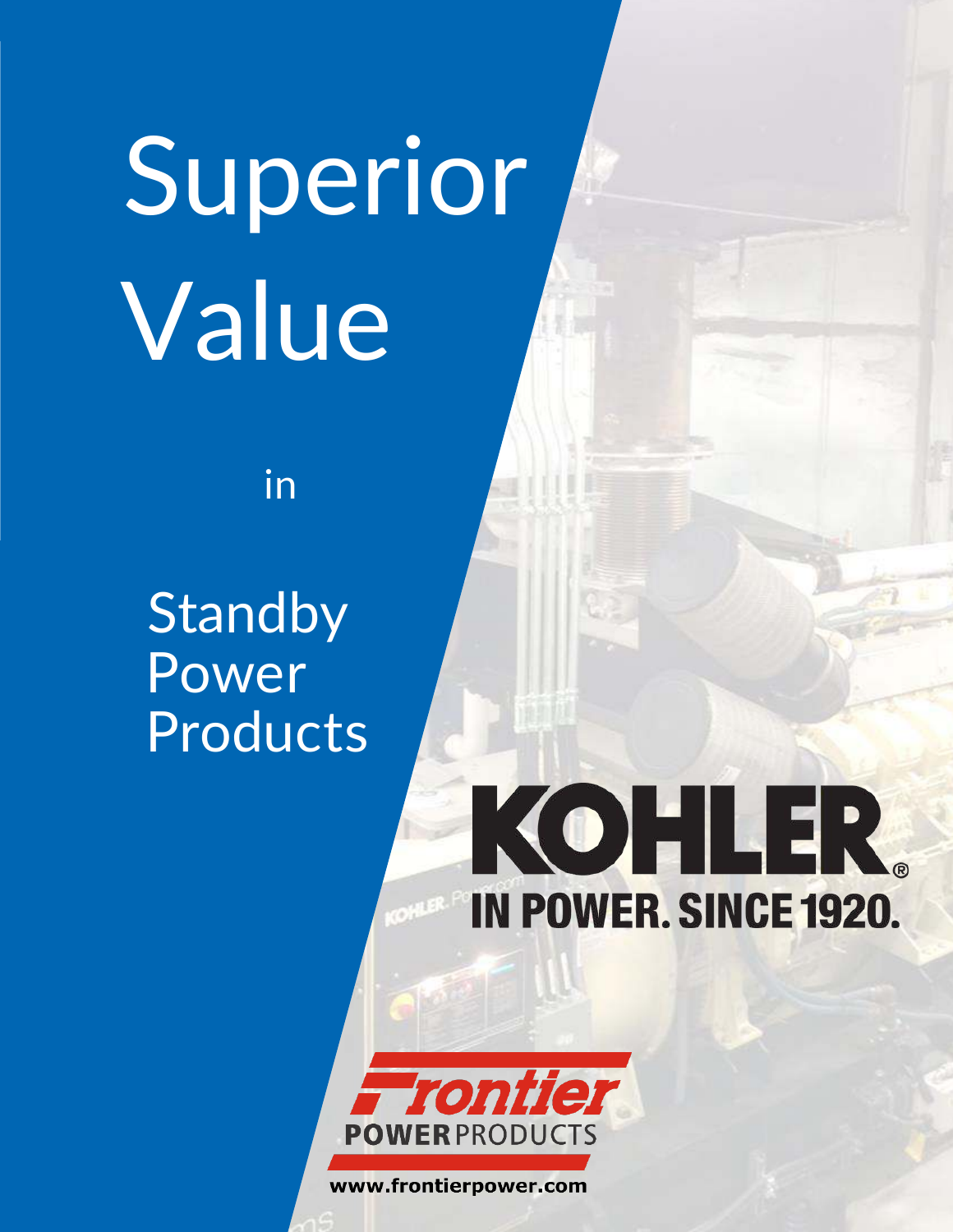## Performance you can rely on.

| <b>Experience</b>          | With over 35 years in business in Western Canada, we<br>understand the applications our generators will be used in and<br>the expectations our customers have. We use this experience<br>when quoting and delivering the product as well as supporting<br>the product post sale.                                                                                                                                                                                                             |
|----------------------------|----------------------------------------------------------------------------------------------------------------------------------------------------------------------------------------------------------------------------------------------------------------------------------------------------------------------------------------------------------------------------------------------------------------------------------------------------------------------------------------------|
| <b>Single Source Power</b> | We are the exclusive source for Kohler Power Systems with<br>products ranging from 2 kW to 4 MW and transfer switches to<br>4000 amps. With many years of experience with emergency<br>power products, our customers are supported by a dedicated<br>sales and engineering staff in every branch.                                                                                                                                                                                            |
| <b>Customized Power</b>    | With Kohler Power we have the unique ability to provide the<br>best package for the application. Not limited to one engine<br>supplier allows us to deliver a generator with the best load<br>response for the application. Whether it's a simple gasoline,<br>propane, natural gas or diesel generator set or a complete<br>combined cycle package, we have the products for your cabin,<br>small business or large facility.                                                               |
| Design-Get it Right!       | Kohler Power Systems provides engineers, architects and end<br>users the most advanced web-based sizing tool on the market<br>today. Constant updates to motors, HVAC systems, and other<br>components and systems can create undue stress on anyone<br>trying to install a standby power system. Our sizing software is<br>constantly being modified to account for these changes. Our<br>sales and engineering staff can also assist with sizing and all<br>applicable codes in your area. |